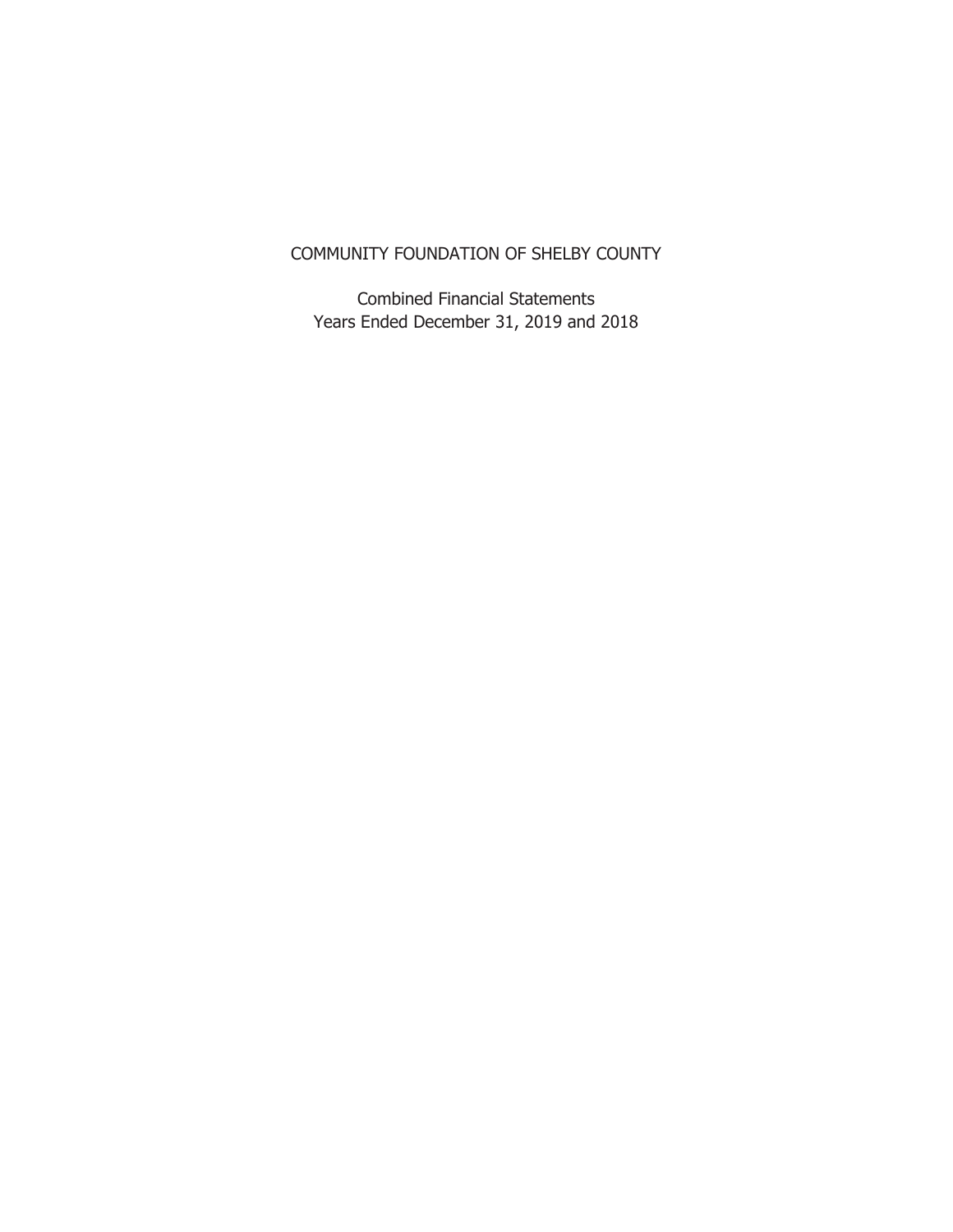## McCrate, DeLaet & Co. PO Box 339 Sidney, OH 45365

#### INDEPENDENT AUDITORS' REPORT

To the Board of Directors Community Foundation of Shelby County

Report on the Financial Statements

We have audited the accompanying combined financial statements of Community Foundation of Shelby County and affiliate which comprise the statements of financial position as of December 31, 2019 and 2018, and the related combined statements of activities, functional expenses, and cash flows for the years then ended, and the related notes to the financial statements.

#### Management's Responsibility for the Financial Statements

Management is responsible for the preparation and fair presentation of these financial statements in accordance with accounting principles generally accepted in the United States of America; this includes the design, implementation, and maintenance of internal control relevant to the preparation and fair presentation of financial statements that are free from material misstatement, whether due to fraud or error.

#### Auditors' Responsibility

Our responsibility is to express an opinion on these combined financial statements based on our audits. We conducted our audits in accordance with auditing standards generally accepted in the United States of America. Those standards require that we plan and perform the audit to obtain reasonable assurance about whether the combined financial statements are free of material misstatement.

An audit involves performing procedures to obtain audit evidence about the amounts and disclosures in the financial statements. The procedures selected depend on the auditor's judgment, including the assessment of the risks of material misstatement of the financial statements, whether due to fraud or error. In making those risk assessments, the auditor considers internal control relevant to the entity's preparation and fair presentation of the financial statements in order to design audit procedures that are appropriate in the circumstances, but not for the purpose of expressing an opinion on the effectiveness of the entity's internal control. Accordingly, we express no such opinion. An audit also includes evaluating the appropriateness of accounting policies used and the reasonableness of significant accounting estimates made by management, as well as evaluating the overall presentation of the financial statements.

We believe that the audit evidence we have obtained is sufficient and appropriate to provide a basis for our audit opinion.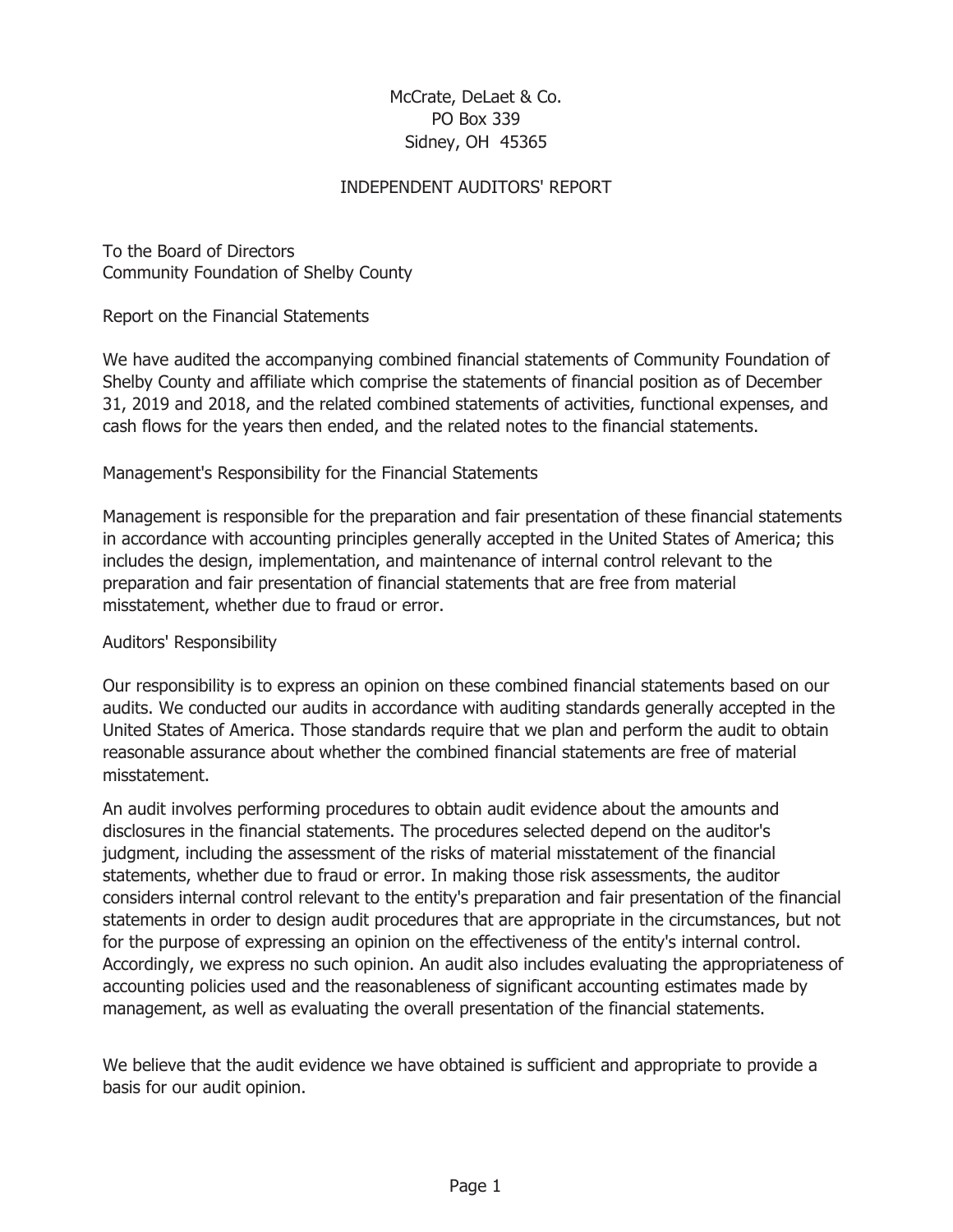Opinion

In our opinion, the combined financial statements referred to above present fairly, in all material respects, the financial position of Community Foundation of Shelby County and affiliate as of December 31, 2019 and 2018 and the changes in its net assets and its cash flows for the years then ended in accordance with accounting principles generally accepted in the United States of America.

# **McCrate, DeLaet & Co.**

Sidney, Ohio

August 26, 2020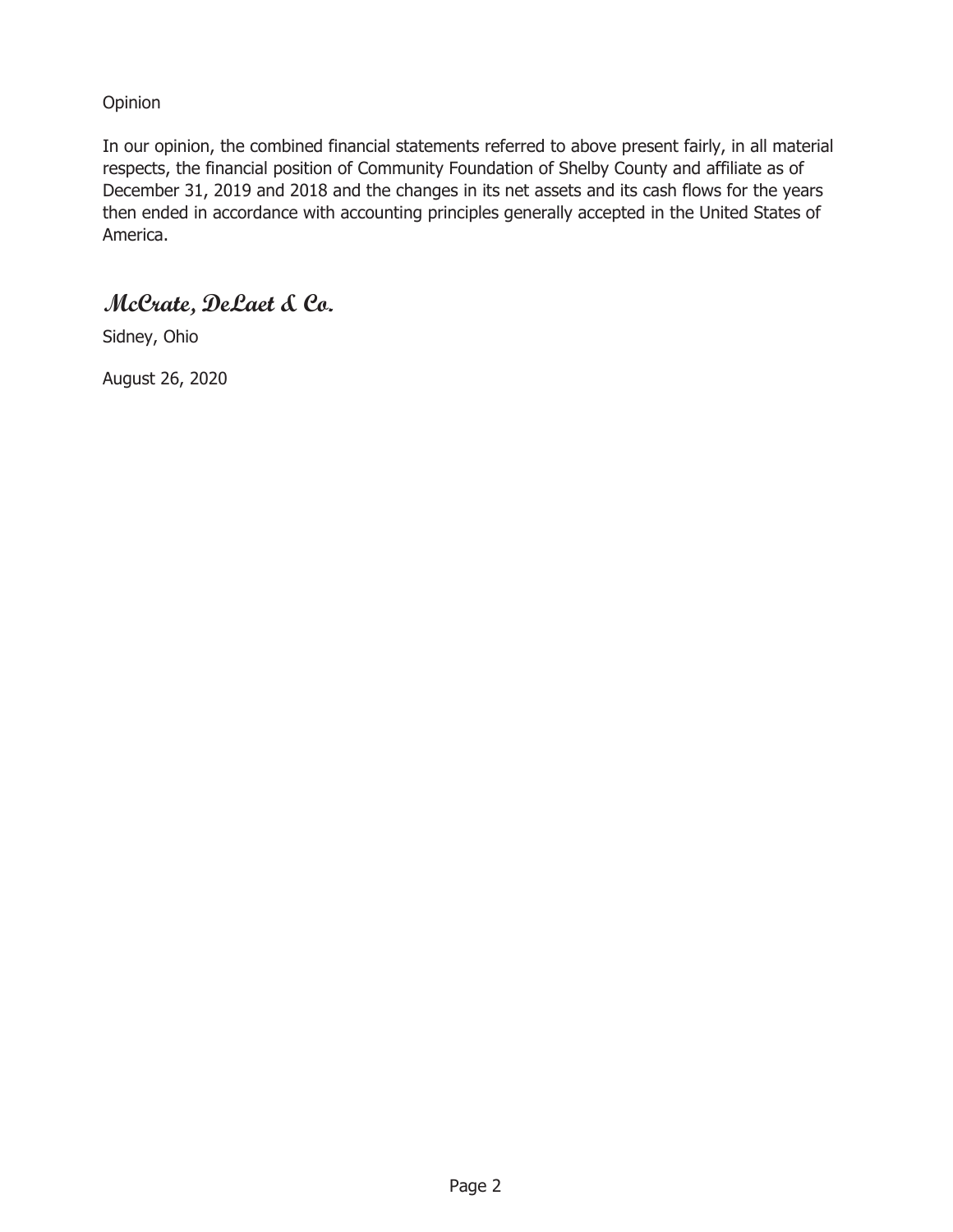### COMMUNITY FOUNDATION OF SHELBY COUNTY Combined Statements of Financial Position December 31, 2019 and 2018

|                                                                                                                                                    | 2019 |                                                     | 2018 |                                                       |
|----------------------------------------------------------------------------------------------------------------------------------------------------|------|-----------------------------------------------------|------|-------------------------------------------------------|
| <b>ASSETS</b>                                                                                                                                      |      |                                                     |      |                                                       |
| Cash & cash equivalents<br>Pledges receivable-assets held on behalf of others<br><b>Investments</b><br>Property and equipment, net<br>Other assets | \$   | 3,139,750<br>385,308<br>32,010,019<br>66,436<br>642 | \$   | 5,583,859<br>401,812<br>26,320,425<br>67,926<br>(162) |
| <b>TOTAL ASSETS</b>                                                                                                                                |      | 35,602,155                                          |      | 32,373,860                                            |
| <b>LIABILITIES AND NET ASSETS</b>                                                                                                                  |      |                                                     |      |                                                       |
| Grants payable<br><b>Accrued liabilities</b><br>Notes and interest payable on behalf of others<br>Assets held on behalf of others                  | \$   | 268,962<br>18,542<br>206,464<br>8,723,348           | \$   | 249,701<br>15,779<br>9,870,843                        |
| <b>Total Liabilities</b>                                                                                                                           |      | 9,217,316                                           |      | 10,136,323                                            |
| Net Assets:<br><b>Without Restrictions</b><br><b>Total Net Assets</b>                                                                              |      | 26,384,839<br>26,384,839                            |      | 22,237,537<br>22,237,537                              |
| TOTAL LIABILITIES AND NET ASSETS                                                                                                                   |      | 35,602,155                                          |      | 32,373,860                                            |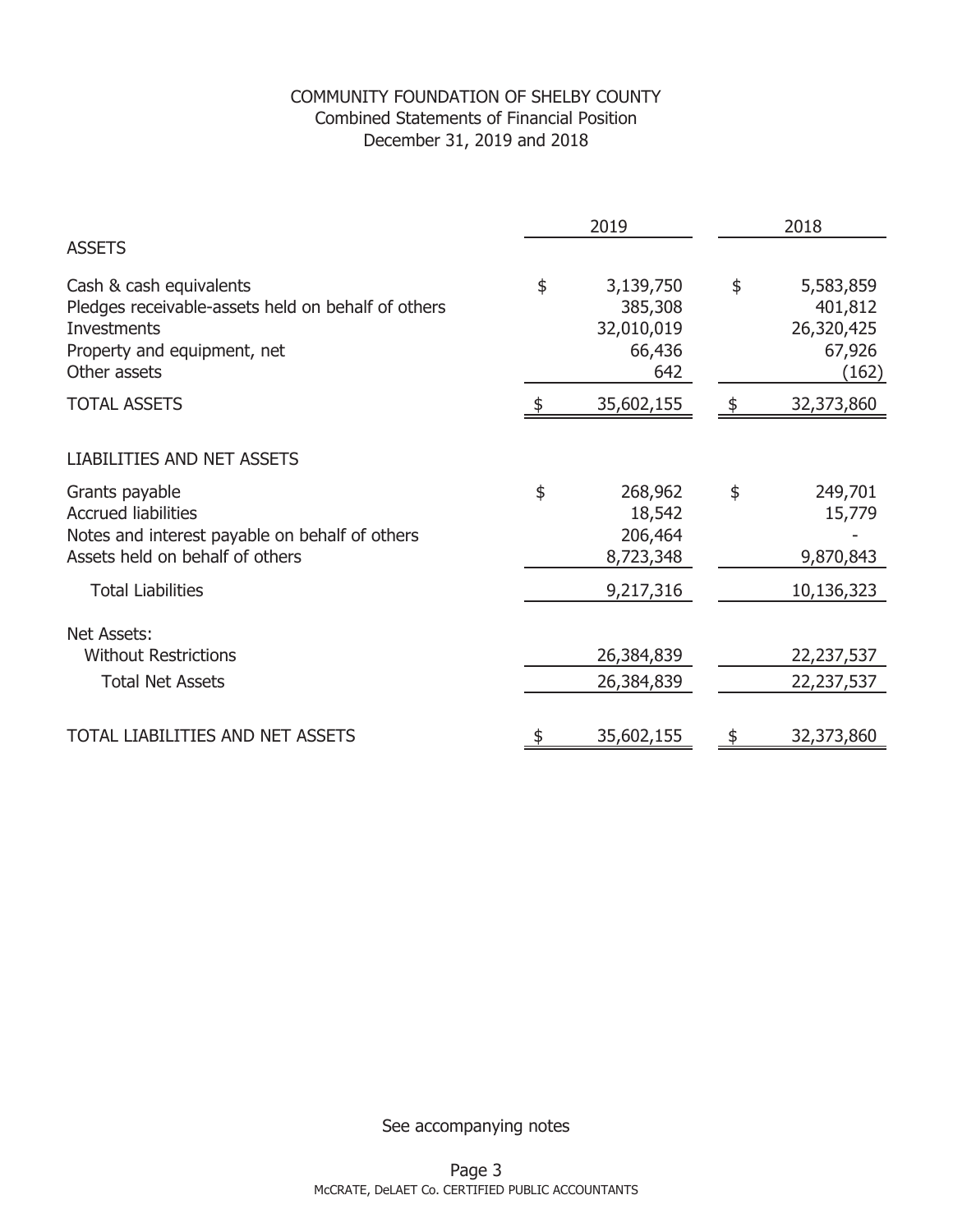### COMMUNITY FOUNDATION OF SHELBY COUNTY Combined Statements of Activities For the Years Ended December 31, 2019 and 2018

|                                                                                                                              | 2019                                                 |    | 2018                                           |  |
|------------------------------------------------------------------------------------------------------------------------------|------------------------------------------------------|----|------------------------------------------------|--|
| Revenues, Gains, & Support:<br>Contributions<br>Net investment income (loss)<br>Fund management fees<br><b>Total Revenue</b> | \$<br>2,260,030<br>4,095,686<br>230,825<br>6,586,541 | \$ | 1,874,920<br>(1,450,916)<br>218,079<br>642,082 |  |
| Expenses:<br>Program activities<br>Fundraising costs<br>General and administrative<br><b>Total Expenses</b>                  | 2,142,427<br>92,164<br>204,648<br>2,439,239          |    | 1,588,292<br>60,579<br>197,365<br>1,846,236    |  |
| Change in Net Assets                                                                                                         | 4,147,302                                            |    | (1,204,154)                                    |  |
| Net Assets,<br>Beginning of the Year                                                                                         | 22,237,537                                           |    | 23,441,691                                     |  |
| NET ASSETS,<br><b>END OF THE YEAR</b>                                                                                        | 26,384,839                                           |    | 22,237,537                                     |  |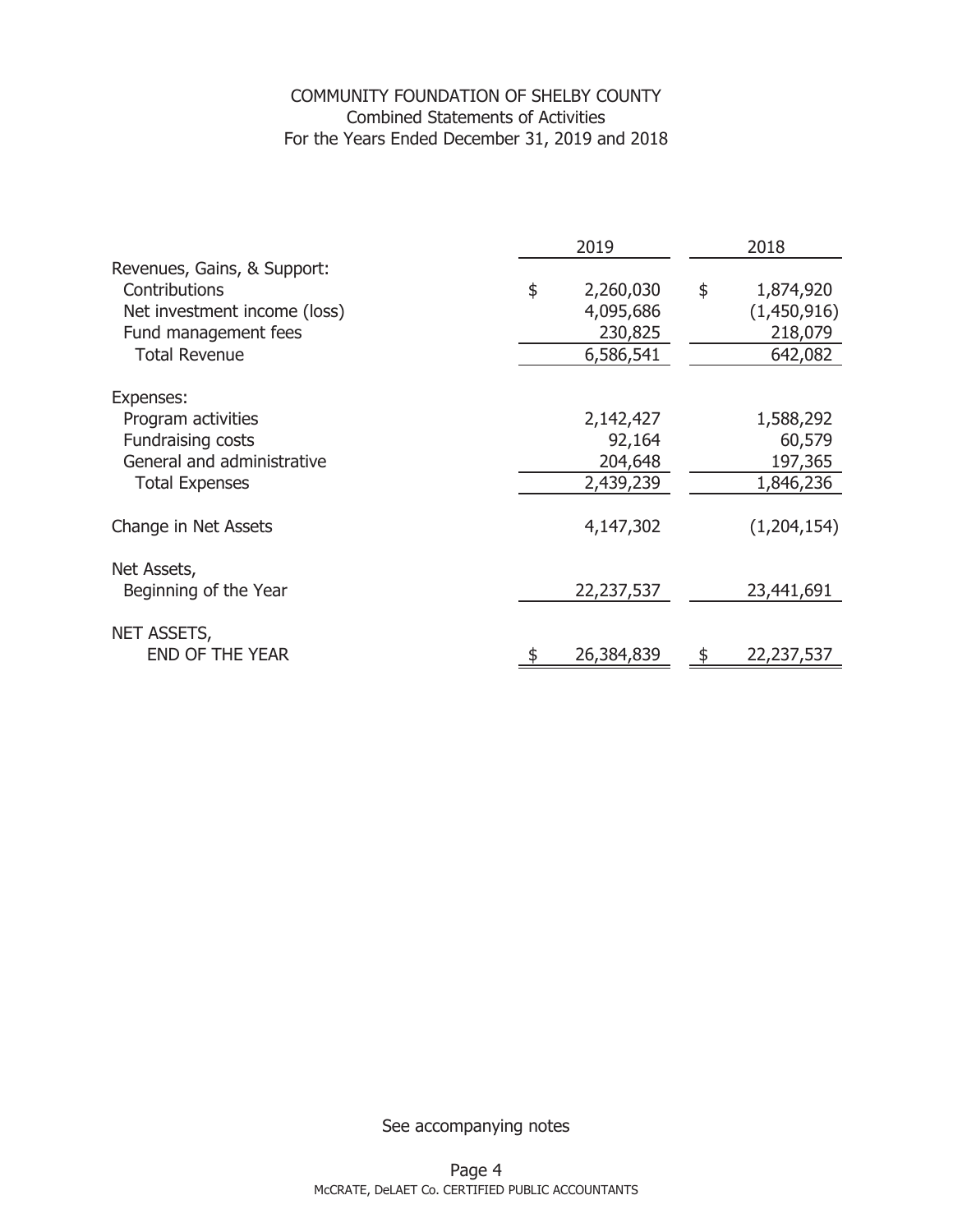### COMMUNITY FOUNDATION OF SHELBY COUNTY Combined Statement of Functional Expenses For the Year Ended December 31, 2019

|                        | Program<br><b>Activities</b> | Fundraising  | General and<br>Administrative | Total           |
|------------------------|------------------------------|--------------|-------------------------------|-----------------|
| Grants                 | 2,066,049<br>\$              | \$           | \$                            | 2,066,049<br>\$ |
| Personnel costs        | 56,940                       | 87,636       | 126,902                       | 271,478         |
| Professional fees      | 1,450                        |              | 16,900                        | 18,350          |
| Occupancy              | 3,301                        | 3,301        | 6,602                         | 13,205          |
| Insurance              |                              |              | 9,431                         | 9,431           |
| <b>Travel Expenses</b> |                              |              | 2,651                         | 2,651           |
| Advertising            | 12,233                       |              |                               | 12,233          |
| Depreciation           | 2,455                        | 1,227        | 1,227                         | 4,909           |
| Administrative         |                              |              | 40,934                        | 40,934          |
| <b>TOTAL EXPENSES</b>  | 2,142,427                    | 92,164<br>\$ | 204,648<br>S                  | 2,439,239<br>\$ |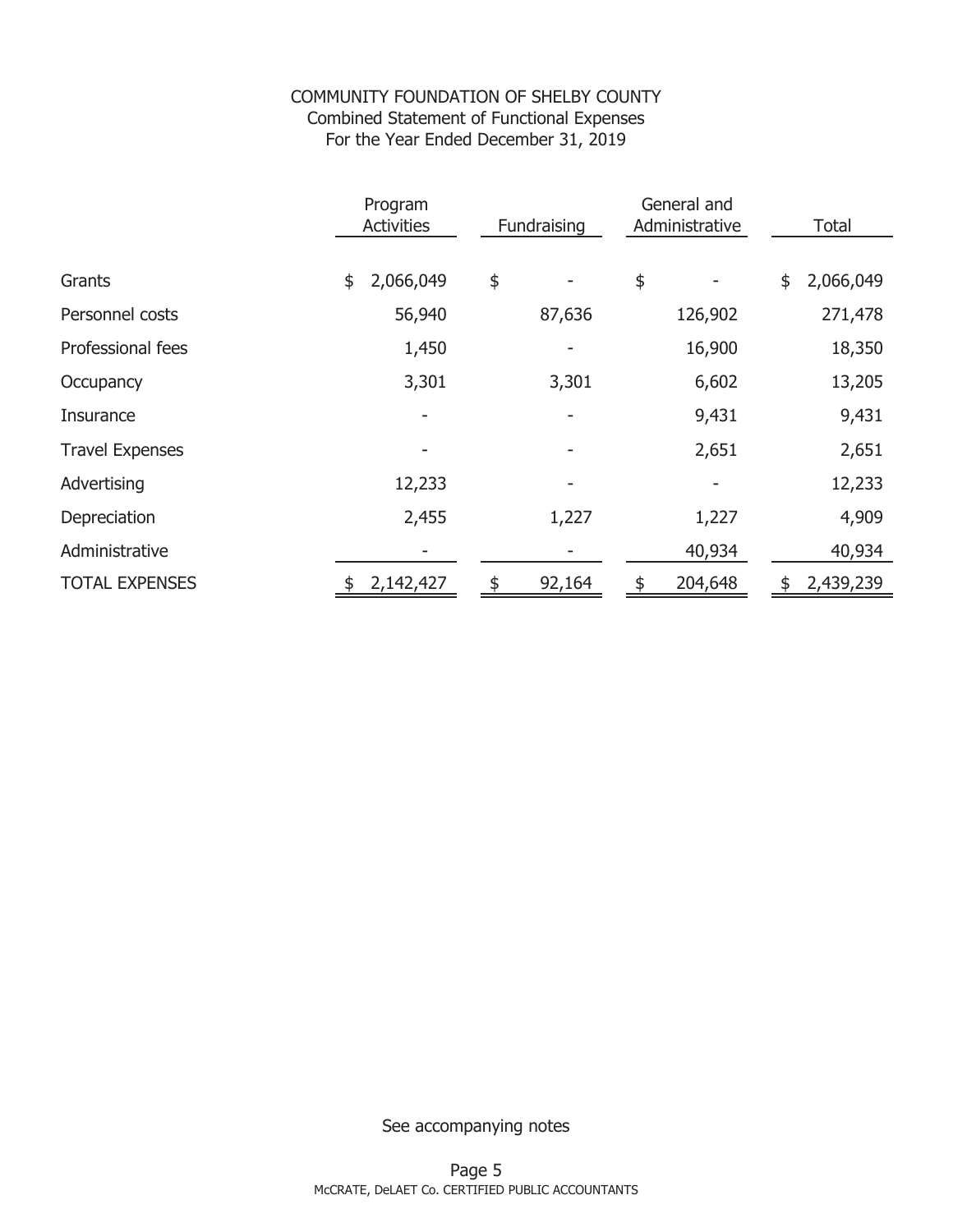### COMMUNITY FOUNDATION OF SHELBY COUNTY Combined Statement of Functional Expenses For the Year Ended December 31, 2018

|                        | Program<br><b>Activities</b> | Fundraising  | General and<br>Administrative | <b>Total</b>    |
|------------------------|------------------------------|--------------|-------------------------------|-----------------|
| Grants                 | 1,507,822<br>\$              | \$           | \$                            | 1,507,822<br>\$ |
| Personnel costs        | 54,580                       | 57,157       | 124,951                       | 236,688         |
| Professional fees      | 4,454                        |              | 16,300                        | 20,754          |
| Occupancy              | 2,492                        | 2,492        | 4,984                         | 9,968           |
| <b>Insurance</b>       |                              |              | 9,431                         | 9,431           |
| <b>Travel Expenses</b> |                              |              | 1,971                         | 1,971           |
| Advertising            | 17,084                       |              |                               | 17,084          |
| Depreciation           | 1,860                        | 930          | 930                           | 3,720           |
| Administrative         |                              |              | 38,798                        | 38,798          |
| <b>TOTAL EXPENSES</b>  | 1,588,292                    | 60,579<br>\$ | 197,365<br>\$                 | 1,846,236<br>\$ |